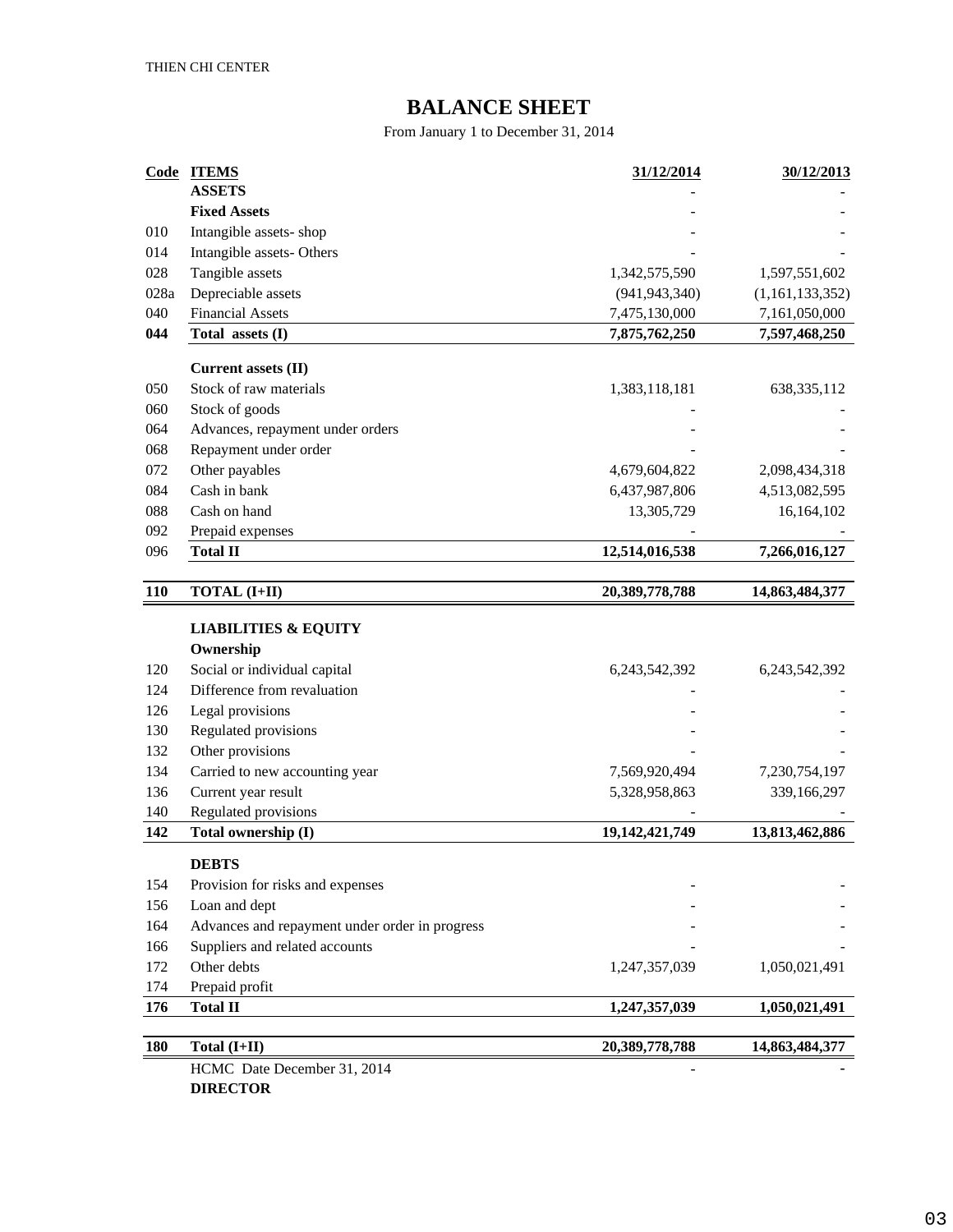## **OPERATION RESULT**

From January 01 to December 31, 2014

| Code       |       | <b>Description</b>                       | N m 2014       | N m 2013       |
|------------|-------|------------------------------------------|----------------|----------------|
|            |       | <b>INCOME</b>                            |                |                |
| 70         |       | Sale of product                          | 2,810,789,784  | 2,440,454,329  |
|            | 701   | Sales of product                         | 2,808,119,784  | 2,437,724,329  |
|            | 703   | Sales of assets                          | 2,670,000      | 2,730,000      |
| 71         |       | <b>Sales of services</b>                 |                |                |
| 72         |       | Difference in re-assessment of assets    |                |                |
| 74         |       | <b>Subsidy</b>                           | 19,083,051,819 | 13,299,716,410 |
|            |       | Subsidy from Sponsor                     | 18,943,650,119 | 13,247,330,310 |
|            |       | Other subsidy                            | 139,401,700    | 52,386,100     |
| 76         |       | <b>Financial profits</b>                 | 305,730,204    | 360,067,833    |
|            | 766   | Difference of exchange rate              | 9,550,556      | 72,424,306     |
|            | 768   | Interest from bank                       | 25,407,148     | 31,584,027     |
|            | 768   | Interest fro credit activities           | 270,772,500    | 256,059,500    |
| 232        |       | <b>Total of income</b>                   | 22,199,571,807 | 16,100,238,572 |
|            |       | <b>EXPENSES</b>                          |                |                |
| 60         |       | Purchase of material and provision       | 3,170,212,835  | 3,117,196,970  |
|            | 601   | Purchase of material                     | 2,951,573,407  | 2,727,447,123  |
|            | $(*)$ | Purchase of other material, fuel         | 162,548,000    | 323,148,450    |
|            | 606   | Purchase of energy                       | 56,091,428     | 66,601,397     |
| 61         |       | <b>External services purchase</b>        | 5,783,518,069  | 5,592,410,875  |
|            | 613   | Location                                 | 137,761,800    | 139,154,600    |
|            | 615   | Reparation expenses                      | 777,547,868    | 746,987,467    |
|            | 617   | Training, stationary & research expenses | 4,477,938,611  | 4,240,032,130  |
|            | 618   | Other External services purchase         | 390,269,790    | 466,236,678    |
| 62         |       | Other moving & services                  | 290,346,312    | 302,961,185    |
| 64         |       | <b>Staff expenses</b>                    | 6,888,193,414  | 6,156,426,433  |
| 65         |       | Other managerment expenses               |                |                |
| 66         |       | <b>Financial expenses</b>                | 1,821,212      | 3,017,062      |
| <b>66a</b> |       | <b>Assets liquidation expenses</b>       |                |                |
| 69         |       | <b>Exchange rate differences</b>         | 135,302,102    |                |
| 67         |       | <b>Special expenses</b>                  | 387,100,000    | 411,691,500    |
| 68         |       | Lost sale assets expenses                | 214,119,000    | 177,368,250    |
|            |       | <b>Total of expenses</b>                 | 16,870,612,944 | 15,761,072,275 |
|            |       |                                          |                |                |
|            |       | <b>RESULT OF OPERATION</b>               | 5,328,958,863  | 339,166,297    |
|            |       | profit taxes                             |                |                |
|            |       | <b>PROFITS/LOSS</b>                      | 5,328,958,863  | 339,166,297    |
|            | $(*)$ | Total of code 602;605                    |                |                |

HCMC Date December 31, 2014 **DIRECTOR**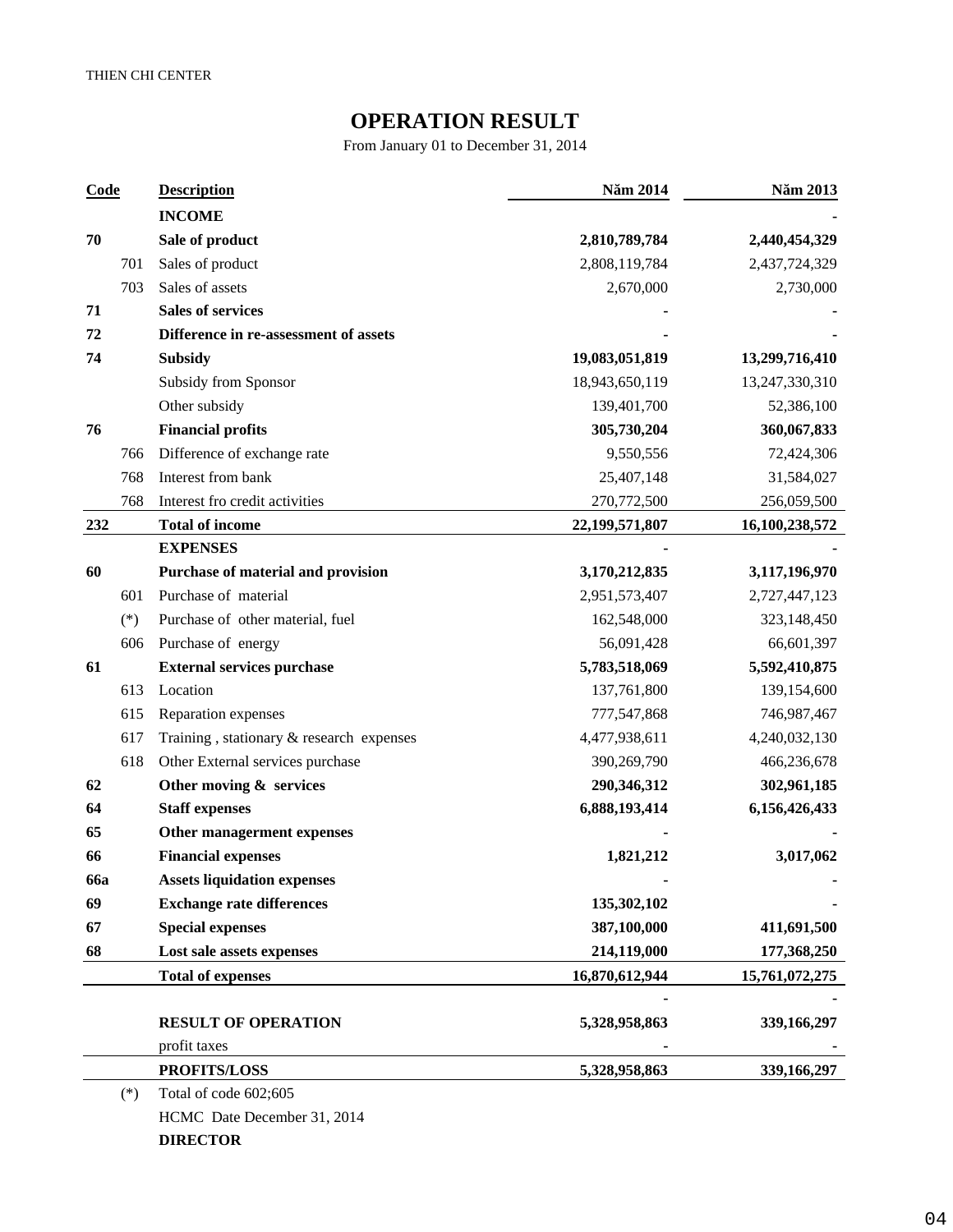

**UNION OF SCIENCE & TECHNOLOGY ASSOCIATIONS BINH THUAN PROVINCE (VUSTA) THIEN CHI CENTER COMMUNITY SUPPORT & DEVELOPMENT (TCC)** 194 Bui thi Xuan – Phan Thiet – Viet Nam Tel/Fax:(062).839147 Email:thichico@vnn.vn www.thienchi.org \* \* \* \* \* \* \* \* \* \* \* \* \* \* \* \* \* \* \* \* \* \* \* \* \* \* \* \* \* \* \* \* \* \* \* \* \* \* \* \* \* \* \* \* \* \* \* \* \* \*\* \* \* \*

## **NOTES OF FINANCIAL STATEMENT From 01/01/2014 to 31/12/2014**

### **1. Organization characteristics**

**Structure of ownership:** Thien Chi Center for community support and development (Thien Chi Center in short)

is a local non-profit organization, directly under The Union of Science and Technology Associations of Binh

Thuan province according to decision No.165 Q /LHH dated 8 Dec, 2005.

**Scope of operation:** consultancy, training, support and community development in rural areas.

**Place of operation:** Binh Thuan province.

#### **2. Forms of filling:**

Using accounting software of WBILAN of COTE QUESTE-FRANCE to record all accounting transactions and

check the use of funds received from donors as stipulated in the Decision No.165Q /LHH dated 08/12/2005.

#### **3. Financial indicators:**

The below financial indicators have been performed in Binh Thuan province:

#### **3.1 Operating assets**

Assets include all working equipments whose values are over 30.000.000 VND.Certain obsolete and useless

assets are liquidated this year and others are allocated to depreciation.

|                                   |                  |             |                   | Unit: VND                |
|-----------------------------------|------------------|-------------|-------------------|--------------------------|
| At 31/12/2014                     | <b>Beginning</b> | Increasing  | <b>Decreasing</b> | <b>Ending</b><br>balance |
| <b>Assets and tools</b>           | 1,597,551,602    | 178,333,000 | 433.309.012       | 1.342.575.590            |
| At Thien Chi Office               |                  |             |                   |                          |
|                                   | 56,438,000       |             |                   | 56,438,000               |
| At Duc Linh project               |                  |             |                   |                          |
|                                   | 11,142,000       |             | 3,300,000         | 7,842,000                |
| At Computer Centers Duc Linh      |                  |             |                   |                          |
|                                   | 83,229,000       |             | 16,219,000        | 67,010,000               |
| At Tánh Linh project              |                  |             |                   |                          |
|                                   | 43,040,000       |             |                   | 43,040,000               |
| At Computer Centers Tanh Linh     |                  |             |                   |                          |
|                                   | 524,258,012      | 64,933,000  | 325,290,012       | 263,901,000              |
| At Ham Thuan Nam                  |                  |             |                   |                          |
|                                   | 475,778,590      |             | 88,500,000        | 387,278,590              |
| At Computer Centers Ham Thuan Nam |                  |             |                   |                          |
|                                   | 403,666,000      | 113,400,000 |                   | 517,066,000              |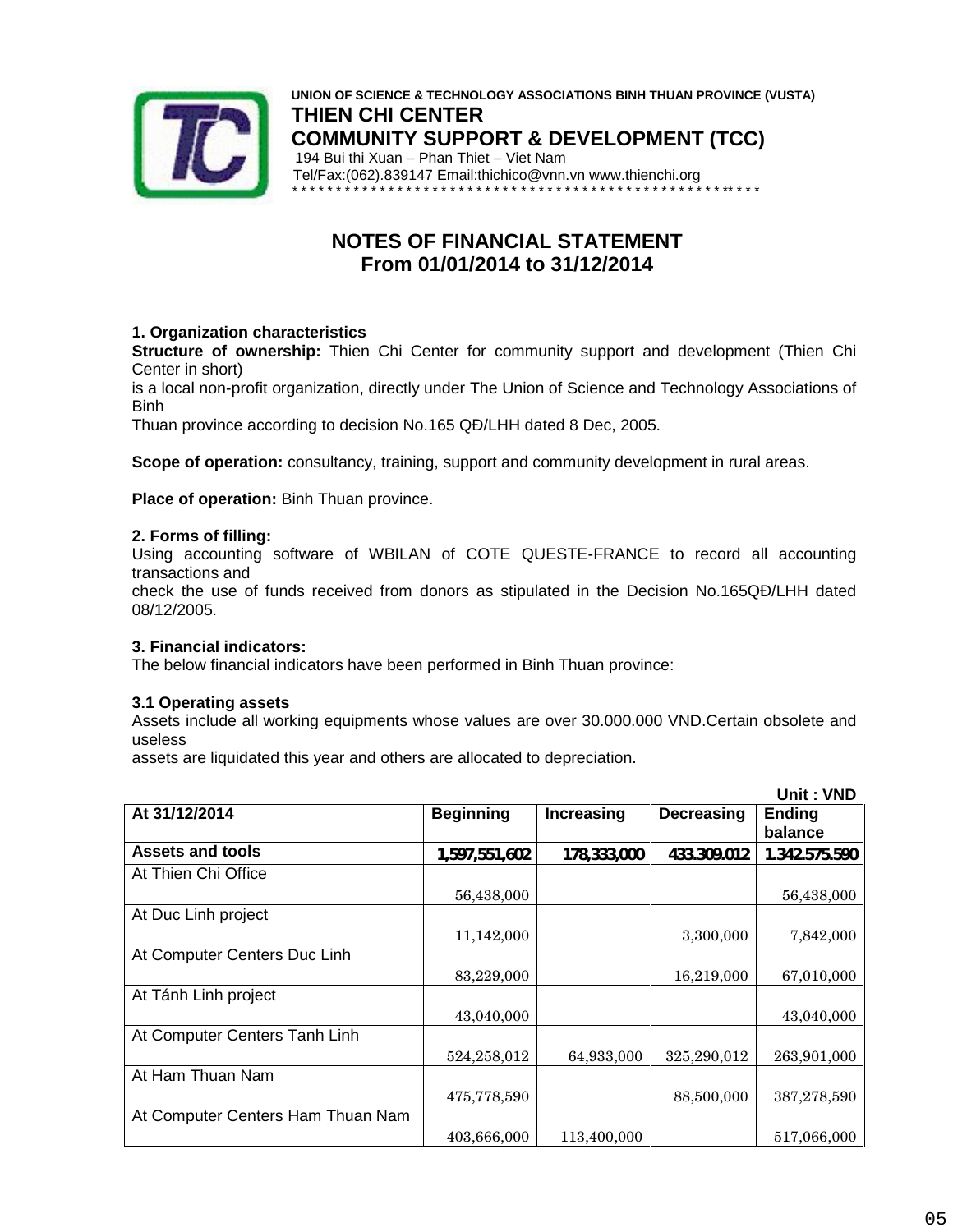## **3.2 Depreciation**

The total amount of depreclation in 2014 is **214,119,000 VND**

#### **3.3 Employee status (Unit: VND)**

|                                   | <b>Year 2014</b> | <b>Year 2013</b> |  |
|-----------------------------------|------------------|------------------|--|
| Total number of employees         |                  | 59               |  |
| Total salary                      | 5.419.932.163    | 4,800,792,042    |  |
| Monthly average salary per person | 6.450.000        | 6,780,000        |  |

+ The policy of annual salary increase is unchanged. However, the average income of year 2014 decrease to 5,0% due in part to the increase in personnel.

+ Thien Chi has a policy to allow employees to borrow money from social insurance fund (not exceeding 70% of their

social insurance), monthly paid by installments. The total advance of employees as of 31/12/2014 is 220,800,000 VND

+ In 2008, Thien Chi Center has registered the social insurance to all employees.

#### **3.4 Credit operation**

Groups carry out loan operation. The credit loan granted to economic support has increased up to 5.000.000 without interest. Besides, in job creation program, the project continues to lend money to individuals up to 25.000.000 VND to support them to pay salary to the poor workers or purchase materials with the monthly interest 0,5%. In 2014, the project concentrates on the credit loan program without interest supporting the poor households and has also granted loan with 0,5% monthly interest to the poor households which have borrowed money at the 7th revolution in raising livestocks, cultivation or small trading.

The credit status is as follows:

#### **3.4.1 Supplying credit:**

| At 31/12/2014        | Total         | Economic program |  |
|----------------------|---------------|------------------|--|
|                      | <b>VND</b>    | <b>VND</b>       |  |
| <b>Poor families</b> | 7,475,130,000 | 7,475,130,000    |  |
| + Duc Linh           | 3,659,930,000 | 3,659,930,000    |  |
| + Tanh Linh          | 2,696,950,000 | 2,696,950,000    |  |
| + Ham Thuan Nam      | 1,118,250,000 | 1,118,250,000    |  |

#### **3.4.2 Transfer of credit funds for Duc Linh communes management:**

In 2014, credit programs in Tra Tan refunds for project Duc Linh 50,000,000 VND after 10 years

of implementation of the program here. So now the program has stopped performing and no debt.

#### **3.4.3 Income from credit operation in the year 2014**:

| - Interest from bank deposits and short-term:<br>- Interest from credit operations: | 25.407.148 VND<br>270,772,500 VND |  |
|-------------------------------------------------------------------------------------|-----------------------------------|--|
| 3.4.4 Other income:                                                                 |                                   |  |

| - Interest from social insurance funds for loans: 15,234,700 VND |                 |
|------------------------------------------------------------------|-----------------|
| - Other income:                                                  | 124,167,000 VND |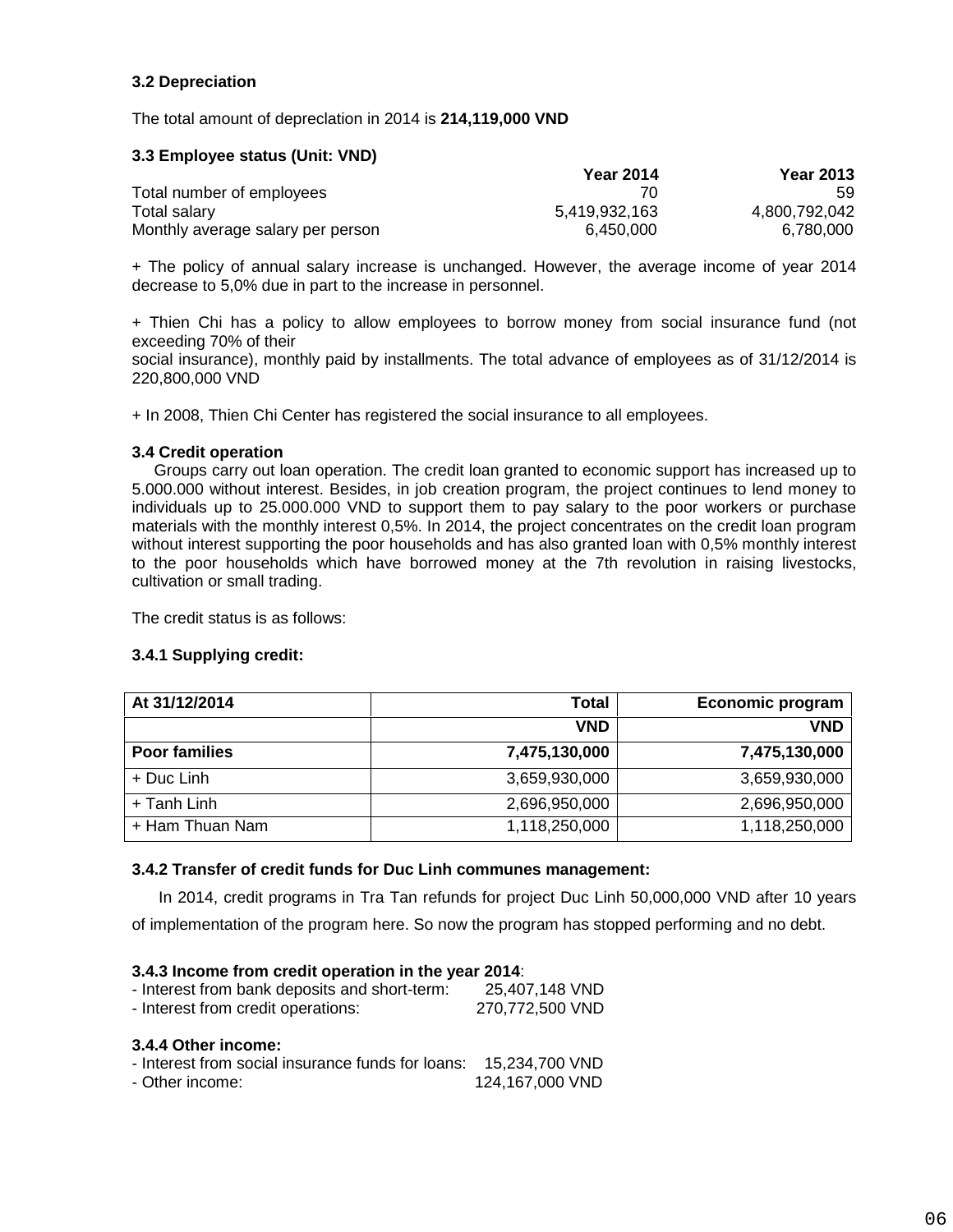### **3.5 Operating expenses:**

Details of operating expenses are as follows:

| <b>Items</b>                                           |               | <b>Amount (VND)</b> |
|--------------------------------------------------------|---------------|---------------------|
| 1.Cost of material:                                    |               | 2,951,573,407       |
| 1.1 Cost of handicrafts                                | 1,448,784,024 |                     |
| 1.2 Cost of bamboo bike                                | 1,502,789,383 |                     |
| 2. Cost of other materials, tools:                     |               | 162,548,000         |
| 2.1 Stationery                                         | 34,257,000    |                     |
| 2.2 Equipment and tools                                | 115,821,000   |                     |
| 2.3 Schools computer expenses                          | 12,470,000    |                     |
| 3. Energy expenses:                                    |               | 56,091,428          |
| 3.1 Gas, electricity, water                            | 56,091,428    |                     |
| 4. Location expenses:                                  |               | 137,761,800         |
| 4.1 Rental, office supplies                            | 137,761,800   |                     |
| 5. Repairs & petrol expenses:                          |               | 777,547,868         |
| 5.1 Repair motorbike, gasoline for staffs in mission   | 777,547,868   |                     |
| 6. Training & tools, stationery expenses:              |               | 5,401,156,901       |
| 6.1 Non smoking day                                    | 97,721,500    |                     |
| 6.2 Training to saving credit groups                   | 47,768,000    |                     |
| 6.3 Training to local village workers                  | 71,979,000    |                     |
| 6.4 Training to agricultural and veterinary classes    | 72,424,300    |                     |
| 6.5 Cost of education materials                        | 7,020,000     |                     |
| 6.6 Cost of visiting agricultural program              | 5,896,000     |                     |
| 6.7 Cost of modeling agricultural program              | 45,370,600    |                     |
| 6.8 Cost of buying tools, seed agricultural program    | 18,695,467    |                     |
| 6.9 Cost of photocopy of training materials            | 8,300,650     |                     |
| 6.10 Cost of workshop model, competitions              | 24,934,800    |                     |
| 6.11 Cost of education materials                       | 127,184,380   |                     |
| 6.12 Cost of training in health education              | 505,506,260   |                     |
| 6.13 Purchase of equipment for schools                 | 287,793,000   |                     |
| 6.14 Medicines and vermifuges for schools              | 31,457,830    |                     |
| 6.15 Scholarships                                      | 905,603,200   |                     |
| 6.16 Counterparts                                      | 132,145,800   |                     |
| 6.17 Staffs training                                   | 191,452,500   |                     |
| 6.18Training for women's right for employments         | 497,000       |                     |
| 6.19 Cost for training play team                       |               |                     |
| 6.20 Purchase of medicines for mosquitoes impregnation | 23,561,000    |                     |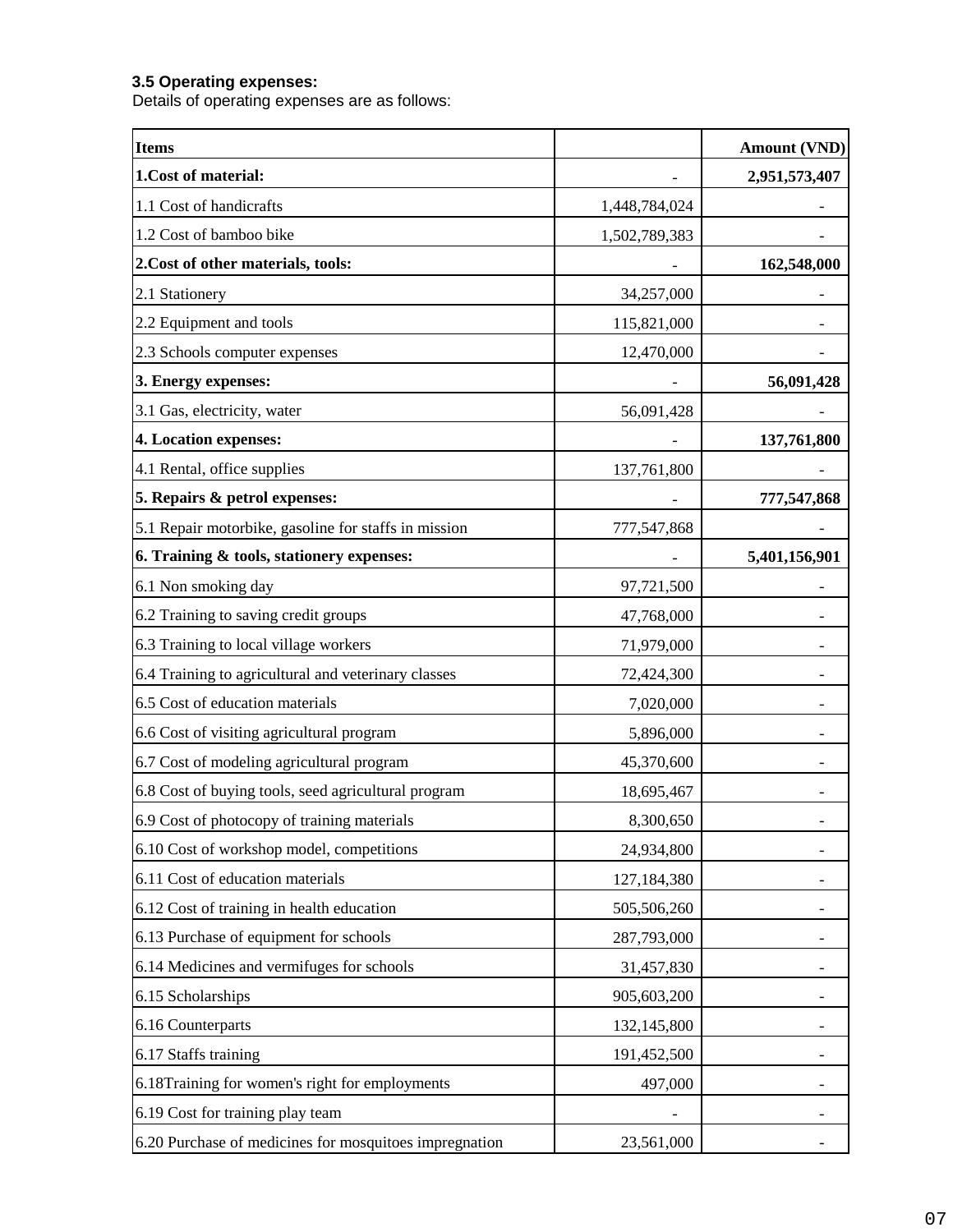| 6.21 Purchase of net protect from mosquito                                                                                                                                                                    | 30,739,000    |               |
|---------------------------------------------------------------------------------------------------------------------------------------------------------------------------------------------------------------|---------------|---------------|
| 6.22 Cost of community latrines                                                                                                                                                                               | 730,356,045   |               |
| 6.23 Waste recycling expenses                                                                                                                                                                                 | 222,803,841   |               |
| 6.24 Audit's fees                                                                                                                                                                                             | 27,968,000    |               |
| 6.25 Project expansion assessing fee                                                                                                                                                                          | 47,445,392    |               |
| 6.26 Training to women's group                                                                                                                                                                                | 290,786,740   |               |
| 6.27 Poor households expenses                                                                                                                                                                                 | 321,999,290   |               |
| 6.28 Cost for road and bridges pr ect                                                                                                                                                                         | 387,100,000   |               |
| 6.29 Cost of nylon bag collection                                                                                                                                                                             |               |               |
| 6.30 Training to handicrafts group                                                                                                                                                                            | 485,420,306   |               |
| 6.31 Support for volunteer                                                                                                                                                                                    | 37,108,000    |               |
| 6.32 Computer center training fees                                                                                                                                                                            |               |               |
| 6.33 Loss on liquidation of assets                                                                                                                                                                            |               |               |
| 6.34 Depreciation expenses                                                                                                                                                                                    | 214,119,000   |               |
| 6.34 Credit risk expenses                                                                                                                                                                                     |               |               |
| 7. Other expenses:                                                                                                                                                                                            |               | 68,270,500    |
| 7.1 Miscellaneous                                                                                                                                                                                             | 68,270,500    |               |
| 8. Cost of moving and other services:                                                                                                                                                                         |               | 290,346,312   |
| 8.1 Transportation charges                                                                                                                                                                                    | 9,118,000     |               |
| 8.2 Staff mission expenses                                                                                                                                                                                    | 80,436,000    |               |
| 8.3 Post & telecommunication charges                                                                                                                                                                          | 200,792,312   |               |
| 9. Staff expenses:                                                                                                                                                                                            |               | 6,888,193,414 |
| 9.1 Staff salary                                                                                                                                                                                              | 5,419,932,163 |               |
| 9.2 Salary and other allowances to local village workers                                                                                                                                                      | 781,581,000   |               |
| 9.3 Accident insurance to staffs                                                                                                                                                                              | 53,739,000    |               |
| 9.4 Social insurance to staffs                                                                                                                                                                                |               |               |
|                                                                                                                                                                                                               | 632,941,251   |               |
|                                                                                                                                                                                                               |               | 137, 123, 314 |
|                                                                                                                                                                                                               | 159,500       |               |
|                                                                                                                                                                                                               | 532,881       |               |
|                                                                                                                                                                                                               | 275,972       |               |
|                                                                                                                                                                                                               | 279,659       |               |
|                                                                                                                                                                                                               |               |               |
|                                                                                                                                                                                                               | 573,200       |               |
| 10. Financial expenses:<br>10.1 Bank charges 93<br>10.2 Bank charges 94<br>10.3 Bank charges 95<br>10.4 Bank charges 96<br>10.4 Bank charges 16<br>10.5 Financial expenses:<br>10.6 Exchange rate differences | 135,302,102   |               |
| 11. Supporting fee                                                                                                                                                                                            |               |               |
| 11.1 Support to Tanh Linh                                                                                                                                                                                     |               |               |